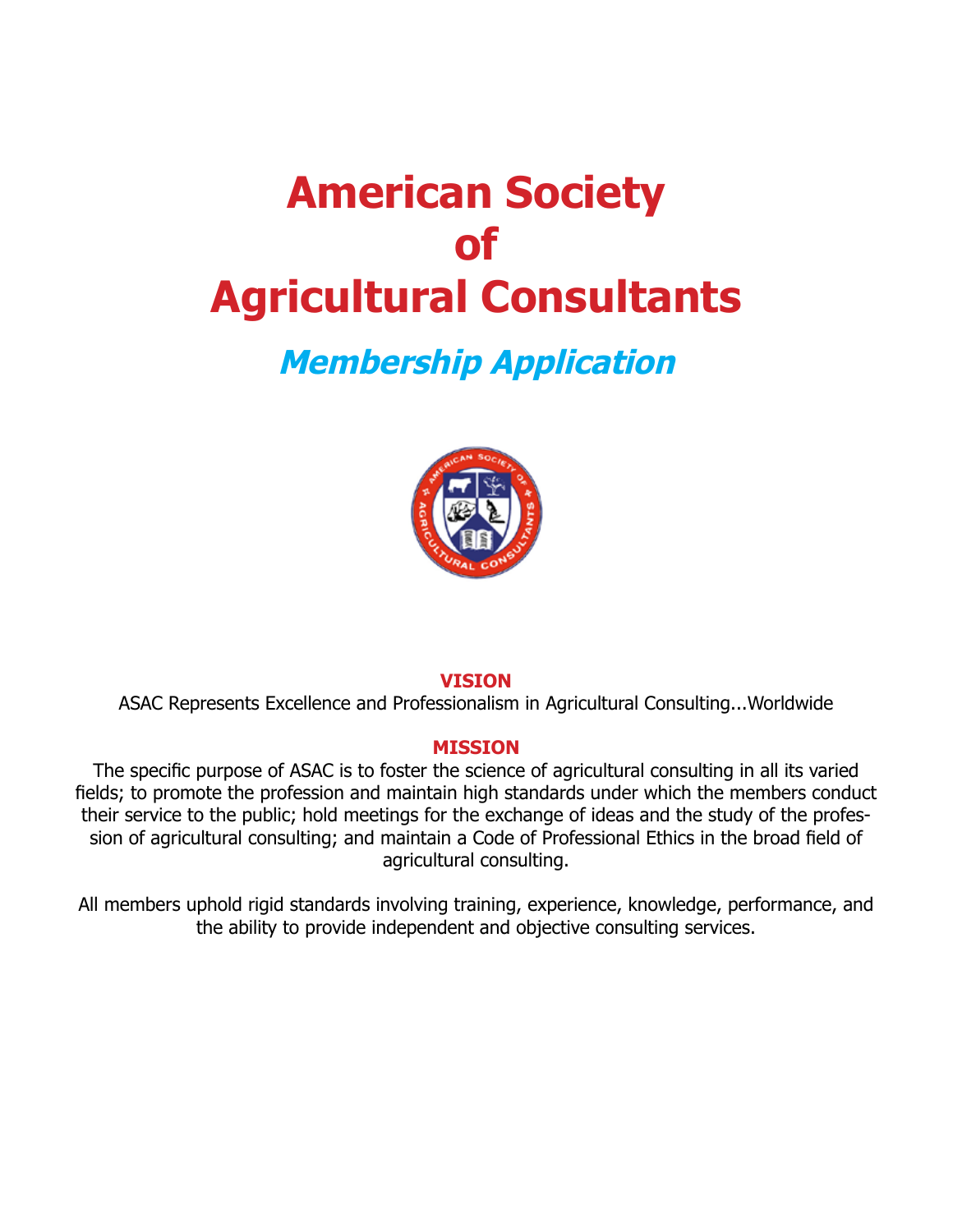### **American Society of Agricultural Consultants**

Certified Professional Consultants Serving Agribusiness Worldwide

#### **Membership Application**

(Please type or print legibly in black ink)

NOTE: Contributions or gifts to the American Society of Agricultural Consultants (ASAC) are not deductible as charitable contributions for Federal Income Tax purposes. However, dues payments may be deducted by members as an ordinary and necessary business expense.

#### **GUIDELINES FOR COMPLETING APPLICATION**

It's as easy as  $A - B - C$ 

#### **A. Determine Your Membership Classification (Consultant or Associate):**

#### CONSULTANT CLASSIFICATION:

A member of the Consultant Classification shall be one who meets the requirements of training and experience set forth, qualifies for one of the types of membership included within the Consultant Classification and who is engaged in providing agricultural consulting services to the public on a fee basis. An agricultural consultant is defined as one who as an individual, or on behalf of a partnership or corporation, offers independent, objective professional advice in matters relating to agriculture and who acts as a private contractor. A member of the Consultant Classification shall possess a four year college degree in an appropriate field or shall have had equivalent experience.

**Active** - A consultant who is engaged in an appropriate field as approved by the Board of Directors providing agricultural consulting services and has met the criteria for membership as approved by the Board of Directors. All new consultant members will be accepted as an Active Member.

**\*Retired** - A member of the Society in good standing for at least ten (10) years in theConsultant Classification and is no longer engaged in consulting for a fee. Letter of application for Retired Membership must be made to and approved by the Board.

\*The Retired member classifications requires a special application. Contact the National Office below for details.

#### ASSOCIATE CLASSIFICATION:

A member of the Associate Classification is one who is not an agricultural consultant, as defined above, and meets the requirements under one of the following types of membership.

**Allied** - Any firm or individual that markets products which benefit the activities in which consultants engage or which renders a technical service in connection with the sale of a product.

**Sustaining** - Any individual or business who wishes to support and promote the Society.

**Student** - A college student may apply for and be granted a Student membership status. It may be retained for a period not to exceed three years or until eligible for another membership category.

#### **B. If you fall under the "consultant" classification, complete questions 1-13. If you fall under the "associate" classification, complete questions 1, 2, 6, 7, 9, 12 and 13.**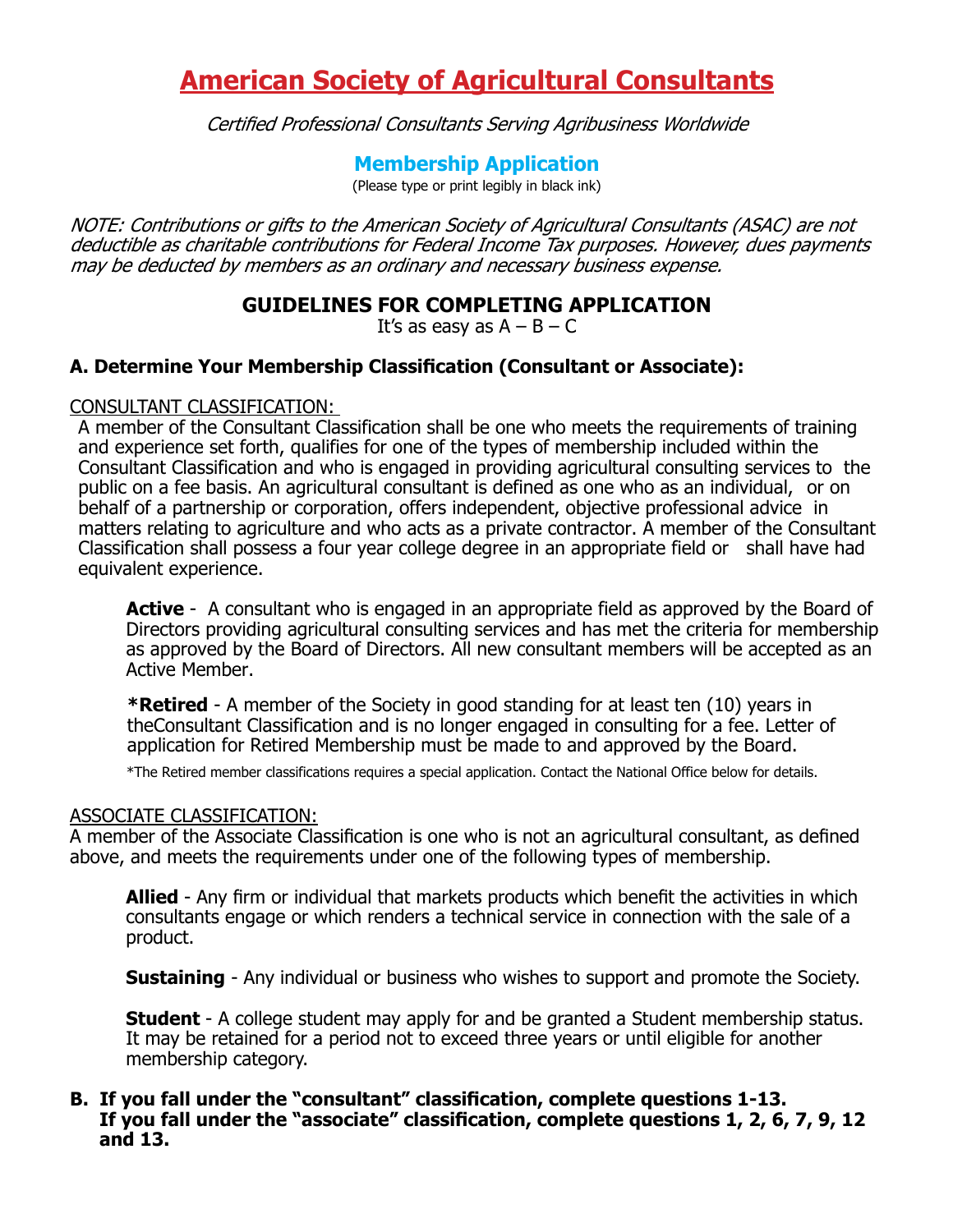#### **C. Send your application with any supporting documentation to:**

American Society of Agricultural Consultants 605 Columbus Avenue SE New Prague, MN 56071

> 952-758-5811 | Fax 952-758-5813 E-mail: asac@gandgcomm.com

#### **ANNUAL MEMBERSHIP DUES**

| Certified Agricultural Consultant*<br>\$350<br>CAC Status requires a minimum of 2 years of membership and is not available to new members. |                                                              |                         |  |
|--------------------------------------------------------------------------------------------------------------------------------------------|--------------------------------------------------------------|-------------------------|--|
| <b>Individual Member - Consultant</b>                                                                                                      | <b>1st Company Member</b><br>2nd - 5th Member<br>6th+ Member | \$325<br>\$260<br>\$195 |  |
| <b>Individual Member - Retired</b>                                                                                                         |                                                              | \$75                    |  |
| <b>Associate Member - Allied</b>                                                                                                           |                                                              | \$325                   |  |
| <b>Associate Member - Sustaining</b>                                                                                                       |                                                              | \$500                   |  |
| <b>Associate Member – Student Member</b>                                                                                                   |                                                              | \$50                    |  |

**An invoice for membership dues will be generated upon acceptance.**

Thank You...for your interest for membership in the American Society of Agricultural Consultants (ASAC). Founded in 1963, ASAC is a non-profit organization focused on raising the standards and image of professional agricultural consultants and is the only association representing the full range of agricultural consulting disciplines. Membership is approved on an individual basis (that is, firms or government agencies cannot hold membership) and it may not be transferred. Upon the receipt of your application, fee, and accompanying information, the package is sent to the ASAC Membership Review Committee where it is reviewed in detail.

As a member of the Society, you will be able to participate in and/or receive:

- Education courses and many seminars with special tuition rates.
- Certified designation as a CAC (Certified Agricultural Consultant), which represent the top agricultural professionals.
- Regular publications including the *Communique*.
- Conventions and meetings, including the annual conference each year.
- The professional exchange of information.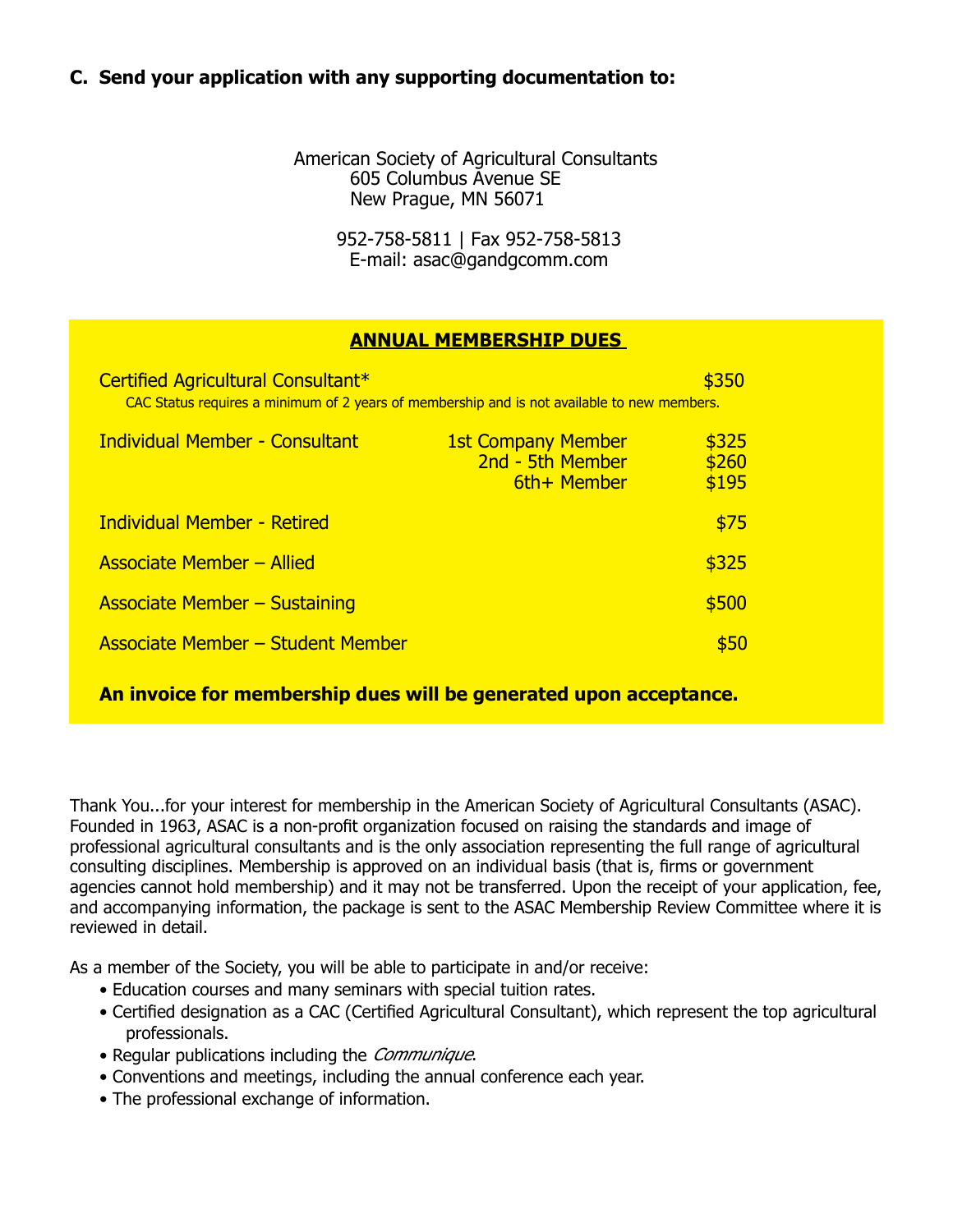#### **MEMBERSHIP INFORMATION**

| Business Name. And the same state of the state of the state of the state of the state of the state of the state of the state of the state of the state of the state of the state of the state of the state of the state of the                                                                                                                                                                         |                      |
|--------------------------------------------------------------------------------------------------------------------------------------------------------------------------------------------------------------------------------------------------------------------------------------------------------------------------------------------------------------------------------------------------------|----------------------|
|                                                                                                                                                                                                                                                                                                                                                                                                        |                      |
|                                                                                                                                                                                                                                                                                                                                                                                                        |                      |
|                                                                                                                                                                                                                                                                                                                                                                                                        |                      |
|                                                                                                                                                                                                                                                                                                                                                                                                        |                      |
|                                                                                                                                                                                                                                                                                                                                                                                                        |                      |
| E-Mail <b>E-Mail E-Mail E-Mail E-Mail <b>E-Mail E-Mail </b></b>                                                                                                                                                                                                                                                                                                                                        |                      |
|                                                                                                                                                                                                                                                                                                                                                                                                        |                      |
|                                                                                                                                                                                                                                                                                                                                                                                                        |                      |
|                                                                                                                                                                                                                                                                                                                                                                                                        |                      |
| All correspondence will be mailed to business address unless otherwise noted.<br>Please send correspondence to: [ ] Home [ ] Business<br>1. I am applying for membership in the following classification (check one):<br>Consultants: [ ] Active [ ] Retired<br>Associate: [ ] Allied [ ] Sustaining [ ] Student<br><b>College or University</b><br>2. Degree/Major<br>(List most recent degree first) | <b>Date Received</b> |
| 3. Date you performed your first independent consulting service for a fee ______<br><b>4. Independent Consulting Experience</b><br>A. Please indicate the approximate amount of time spent consulting for a fee during the last                                                                                                                                                                        |                      |
|                                                                                                                                                                                                                                                                                                                                                                                                        |                      |
| four years.<br>Current year _______ % Last year _____ % Previous 2 years ____ %                                                                                                                                                                                                                                                                                                                        |                      |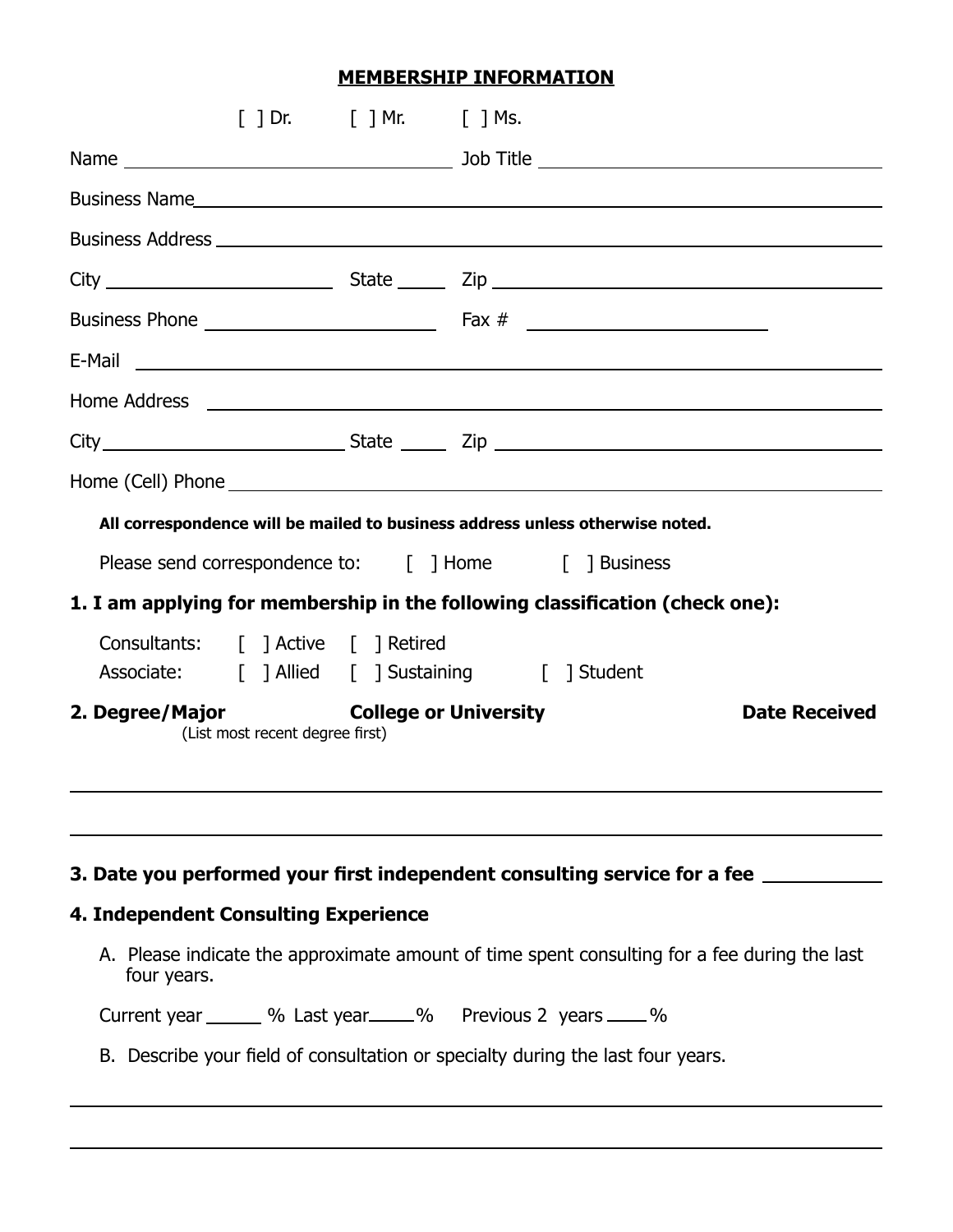C. In addition to consulting for a fee, do you receive other income related directly or indirectly to your consulting service (such as the sale of a product)?  $\begin{bmatrix} \end{bmatrix}$  Yes  $\begin{bmatrix} \end{bmatrix}$  No

If yes, how do you prevent such income from conflicting with your services as an independent consultant?

**5. List three client references and two personal references.** If client references are not available, please list five personal references. All references are contacted. Please provide complete name and mailing information for each reference.

#### **Client Reference:**

| <b>Client Reference:</b>                                                                                                                                                                                                             |  |  |  |  |  |
|--------------------------------------------------------------------------------------------------------------------------------------------------------------------------------------------------------------------------------------|--|--|--|--|--|
|                                                                                                                                                                                                                                      |  |  |  |  |  |
|                                                                                                                                                                                                                                      |  |  |  |  |  |
|                                                                                                                                                                                                                                      |  |  |  |  |  |
|                                                                                                                                                                                                                                      |  |  |  |  |  |
|                                                                                                                                                                                                                                      |  |  |  |  |  |
| <b>Client Reference:</b>                                                                                                                                                                                                             |  |  |  |  |  |
|                                                                                                                                                                                                                                      |  |  |  |  |  |
|                                                                                                                                                                                                                                      |  |  |  |  |  |
| Address <b>example and a series of the series of the series of the series of the series of the series of the series of the series of the series of the series of the series of the series of the series of the series of the ser</b> |  |  |  |  |  |
|                                                                                                                                                                                                                                      |  |  |  |  |  |
|                                                                                                                                                                                                                                      |  |  |  |  |  |
| Personal Reference:                                                                                                                                                                                                                  |  |  |  |  |  |
|                                                                                                                                                                                                                                      |  |  |  |  |  |
|                                                                                                                                                                                                                                      |  |  |  |  |  |
|                                                                                                                                                                                                                                      |  |  |  |  |  |
|                                                                                                                                                                                                                                      |  |  |  |  |  |
|                                                                                                                                                                                                                                      |  |  |  |  |  |
|                                                                                                                                                                                                                                      |  |  |  |  |  |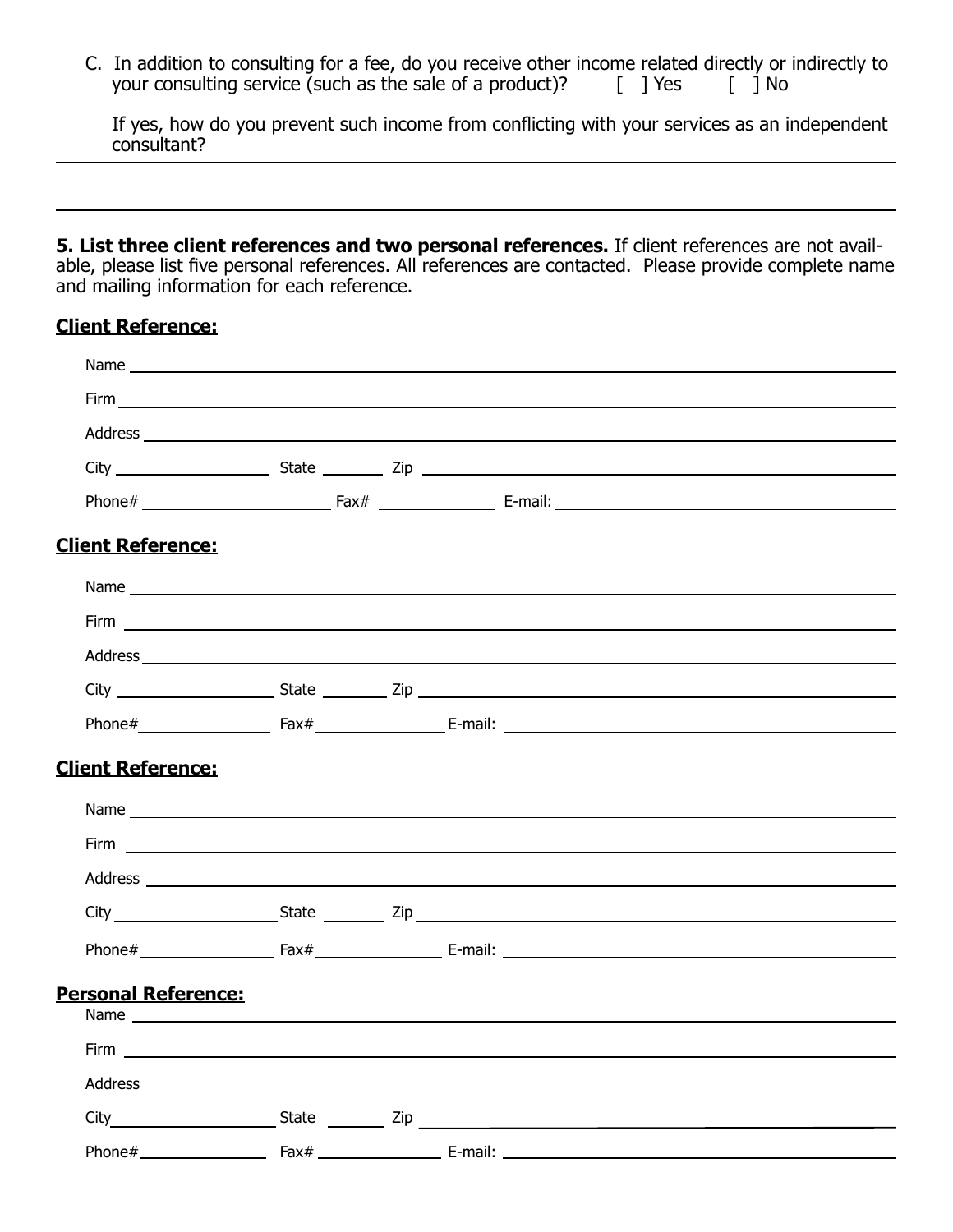#### **Personal Reference:**

| Name    |       |     |         |  |
|---------|-------|-----|---------|--|
| Firm    |       |     |         |  |
| Address |       |     |         |  |
| City    | State | Zip |         |  |
| Phone#  | Fax#  |     | E-mail: |  |

**(The above is STRICTLY CONFIDENTIAL and is available only to authorized officials of the Society.)**

**6. Experience** - Briefly list your work experience since graduation from college or during the past 15 years (or attach a resume). (Please attach statement if additional space is needed)

| Employer - Name and Address                                                                        | Type of Work | Length of Service |
|----------------------------------------------------------------------------------------------------|--------------|-------------------|
|                                                                                                    |              |                   |
|                                                                                                    |              |                   |
|                                                                                                    |              |                   |
| 7. List other professional associations in which you are active or hold a current member-<br>ship. |              |                   |
|                                                                                                    |              |                   |
| 8. Describe any foreign consultation experience you have had during the last five years.           |              |                   |
|                                                                                                    |              |                   |
| 9. List foreign languages that you speak.                                                          |              |                   |
|                                                                                                    |              |                   |
|                                                                                                    |              |                   |

**10. Do you own or operate a laboratory?** [ ] Yes [ ] No If yes, please explain facilities and type of service offered.